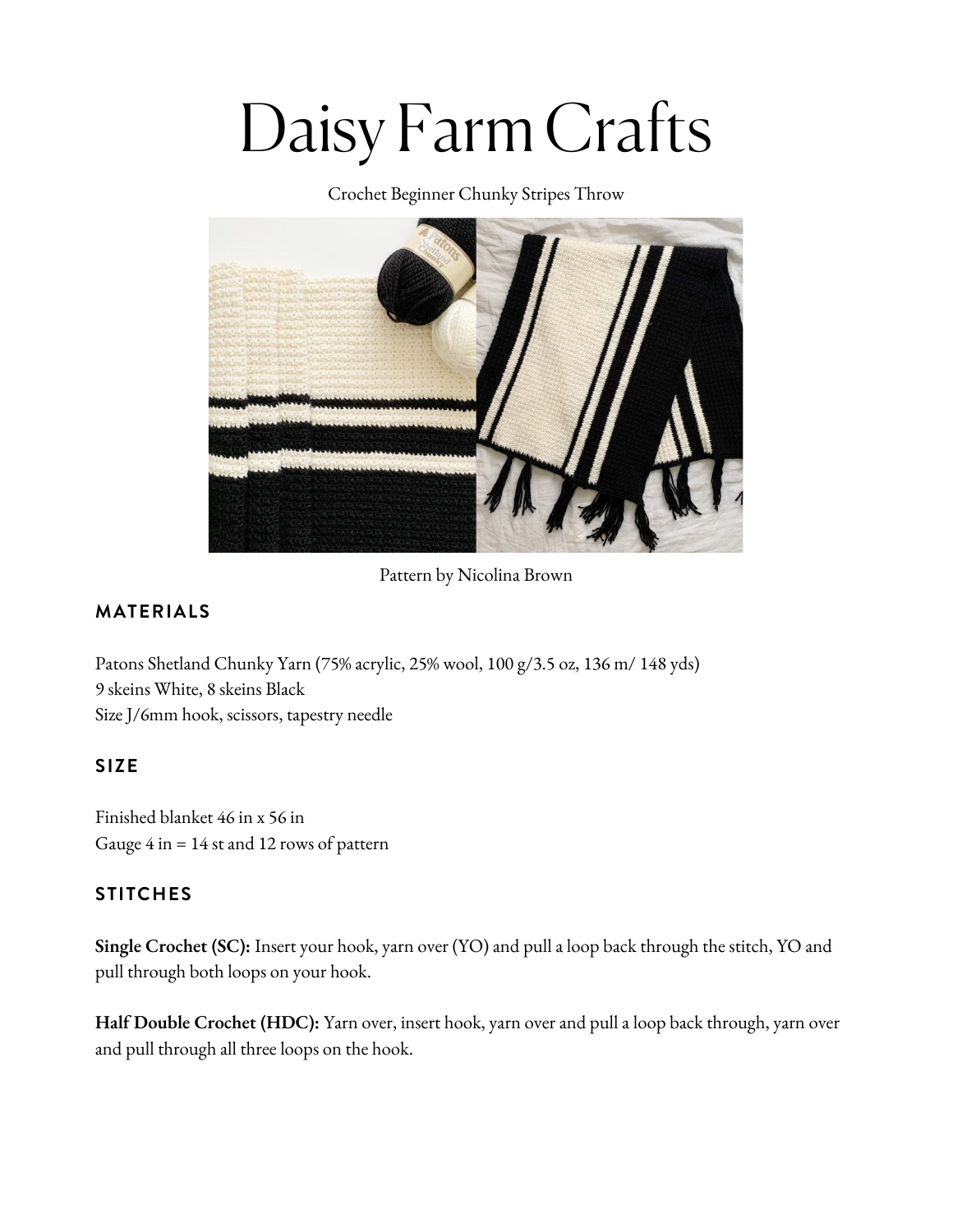### **PATTERN**

Chain 200 with Black. (Pattern repeat is any even [number.\)](https://www.yarnspirations.com/bernat-velvet-plus-yarn/161256.html?utm_source=Influencer_DFC&utm_medium=blog&utm_campaign=2021_01_12_bernat-velvet-plus-yarn)

**[ROW](https://www.yarnspirations.com/bernat-velvet-plus-yarn/161256.html?utm_source=Influencer_DFC&utm_medium=blog&utm_campaign=2021_01_12_bernat-velvet-plus-yarn) 1:** In the second chain from the hook, SC, then in the next chain HDC, then in the next, SC, then HDC, continue across the chain [alternating](https://www.yarnspirations.com/bernat-velvet-plus-yarn/161256.html?utm_source=Influencer_DFC&utm_medium=blog&utm_campaign=2021_01_12_bernat-velvet-plus-yarn) SC, HDC, finishing in the last chain with a SC.

**[ROW](https://www.yarnspirations.com/bernat-velvet-plus-yarn/161256.html?utm_source=Influencer_DFC&utm_medium=blog&utm_campaign=2021_01_12_bernat-velvet-plus-yarn) 2:** Chain one and turn. SC into the top of the SC you just made from the row below. Then HDC into the HDC from the row below. Continue across [alternating](https://www.yarnspirations.com/bernat-velvet-plus-yarn/161256.html?utm_source=Influencer_DFC&utm_medium=blog&utm_campaign=2021_01_12_bernat-velvet-plus-yarn) SC, HDC. A SC always goes into the top of a SC, a HDC always goes into the top of a HDC. And the last stitch will be a SC.

**[Repeat](https://www.yarnspirations.com/bernat-velvet-plus-yarn/161256.html?utm_source=Influencer_DFC&utm_medium=blog&utm_campaign=2021_01_12_bernat-velvet-plus-yarn) row 2** for the [remainder](https://www.yarnspirations.com/bernat-velvet-plus-yarn/161256.html?utm_source=Influencer_DFC&utm_medium=blog&utm_campaign=2021_01_12_bernat-velvet-plus-yarn) of the blanket. To change colors, work to the last step of the last SC of the row, when you have two loops on your hook, and pull through with new color. Cut off previous color and leave a six to nine inch tail you can weave into the blanket later.

Here's how I did my color [changes:](https://www.yarnspirations.com/bernat-velvet-plus-yarn/161256.html?utm_source=Influencer_DFC&utm_medium=blog&utm_campaign=2021_01_12_bernat-velvet-plus-yarn) 20 rows of black, 4 rows of white, 6 rows of black, 4 rows of white, 2 rows of black, 34 rows of white, 2 rows of black, 4 rows of white, 12 rows of black, 4 rows of white, 2 rows of black, 34 rows of white, 2 rows of black, 4 rows of white, 6 rows of black, 4 rows of white, 20 rows of black

| 20 rows          |
|------------------|
| 4 rows           |
| 6 rows           |
| 4 rows<br>2 rows |
|                  |
| 34 rows          |
|                  |
| 2 rows           |
| 4 rows           |
| 12 rows          |
| 4 rows           |
| 2 rows           |
| 34 rows          |
|                  |
| 2 rows           |
| 4 rows           |
| 6 rows           |
| 4 rows           |
| 20 rows          |